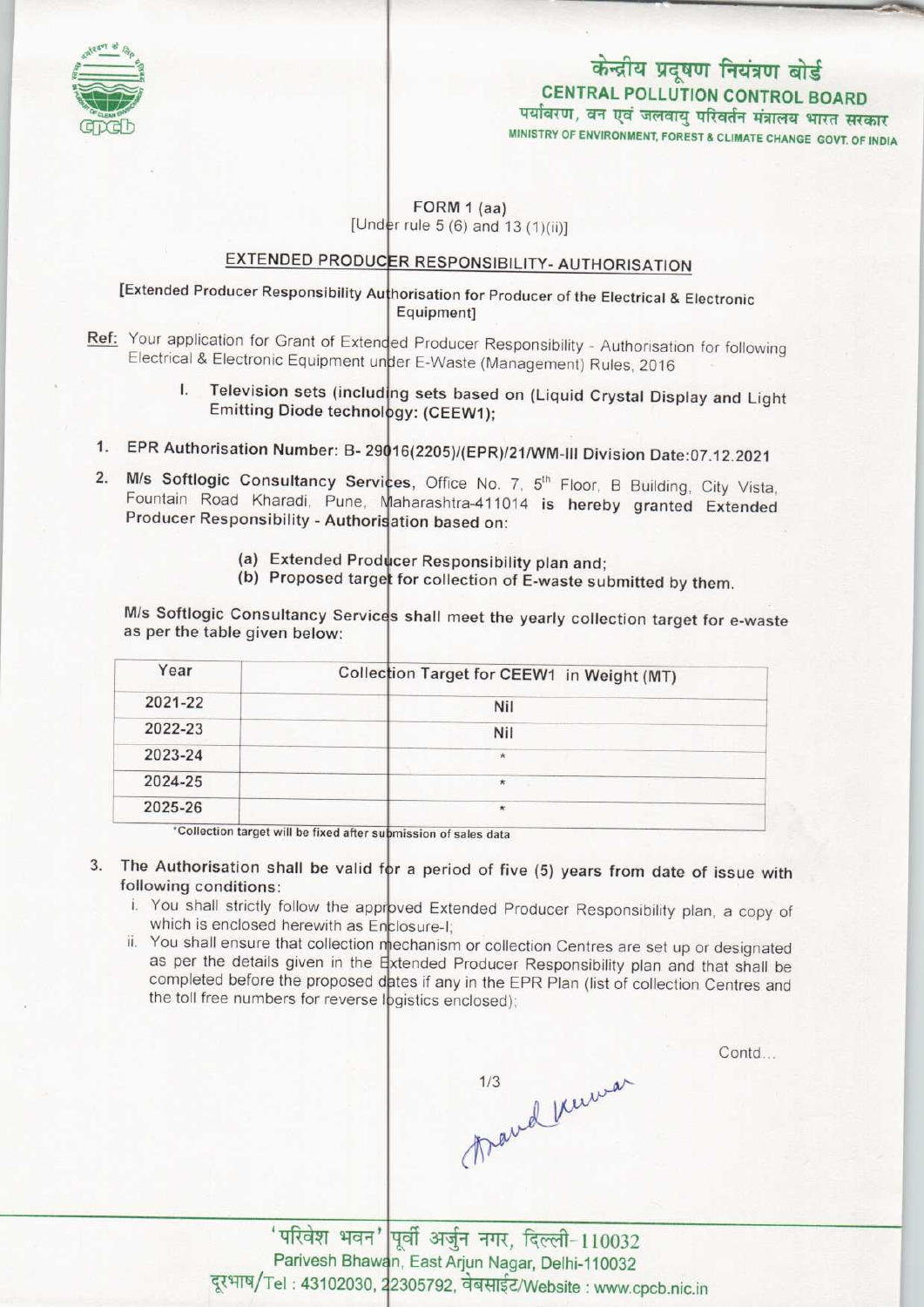

From pre page....

- iii. You shall ensure that all the collected e-waste is channelized to your authorised dismantler/recycler M/s E-waste Recyclers India, Shed No.15, Roz ka Meo Industrial Area, Nuh, Haryana and records shall be maintained at dismantler/recycler and your end;
- iv. You shall maintain records, in Form-2 of these Rules, of e-waste and make such records available for scrutiny by Central Pollution Control Board;
- v. You shall file annual returns in Form-3 to the Central Pollution Control Board on or before 30th day of June following the financial year to which that returns relates.

# vi. General Terms & Conditions of the Authorisation:

- 1986 and the E-waste (Management) Rules, 2016 made there under; 1986 and the E-waste (Management) Rules, 2016 made there under;<br>b. The authorisation or its renewal shall be produced for inspection at the request of an a. The authorisation shall comply with provisions of the Environment (Protection) Act,
- officer authorised by the Central Pollution Control Board officer authorised by the Central Pollution Control Board;<br>
c. Any change in the approved Extended Producer Responsibility plan should be
- be communicated by Central Pollution Control Board within 15 days on which decision shall<br>d. It is the duty of the authorised person to take prior permission of the Central informed to Central Pollution Control Board within 15 days on which decision shall be communicated by Central Pollution Control Board within sixty days;
- Pollution Control Board to close down any collection centre/points or any other facility which are part of the EPR plan;
- An application for the renewal of authorisation shall be made as laid down in subrule (vi) of rule of 13(1) the E-Waste (Management) Rules, 2016;
- The Board reserves right to cancel/amend/revoke the authorisation at any time as  $f_{\rm c}$ per the policy of the Board or Government.

## vii. Additional Conditions: -

- a) That the applicant will submit annual sales data along with annual returns
- b) That the applicant has to ensure that the addresses of collection points provided by them in their EPR Plan are correct and traceable and the collection points/centres are functional;
- c) That the applicant will submit revised application for grant of EPR Authorisation in case of applicant adding/changing PRO or changing its EPR Plan

Contd...

thend kinned

 $2/3$